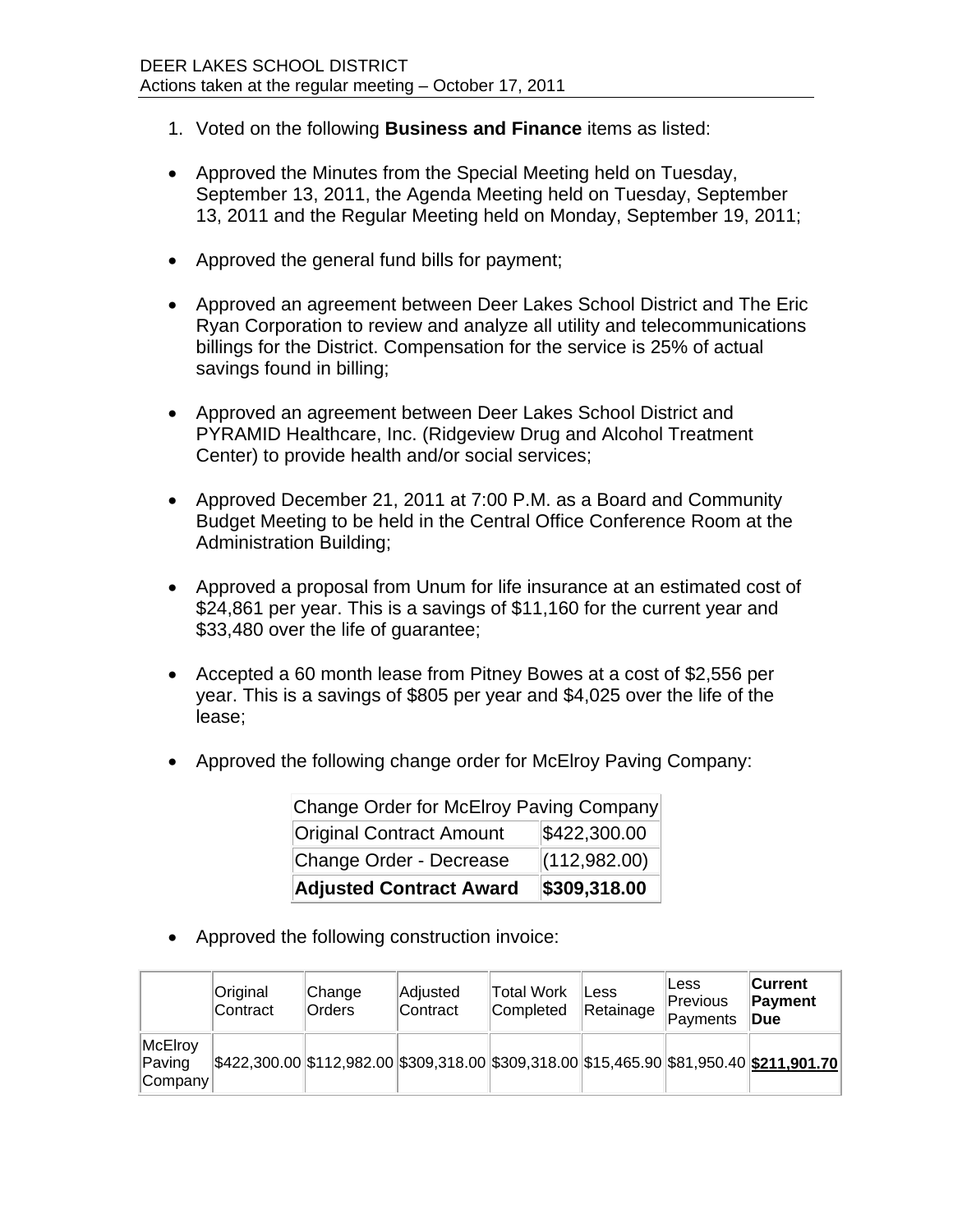|                                                  | Original               | Change    | Adjusted   | Total                                | .ess      | <b>ess</b>             | Current     |
|--------------------------------------------------|------------------------|-----------|------------|--------------------------------------|-----------|------------------------|-------------|
|                                                  | Contract               | Orders    | Contract   | Work<br>Completed                    | Retainage | Previous<br>Pymts      | Payment Due |
|                                                  |                        |           |            |                                      |           |                        |             |
| Yarborough<br>Development                        | 8,659,500.00           |           |            | 782,424.26 9,441,924.26 9,441,924.26 |           | 9,391,924.26 50,000.00 |             |
| Gurtner &<br>Sons, LLC                           | 474,000.00             | 509.00    | 474,509.00 | 474,509.00                           |           | 449,358.55             | 25,150.45   |
| DeGOL Carpet                                     | 535,776.00             | 8,519.00  | 544,295.00 | 544,295.89                           |           | 27,214.79 514,834.58   | 2,246.52    |
| DeGOL Carpet                                     | 535,776.00             | 8,519.89  | 544,295.89 | 544,295.89                           |           | 517,081.10             | 27,214.79   |
| Maffei Strayer<br>furnishings                    | 110,200.00             | (864.00)  | 109,336.00 | 109,336.00                           |           | 99,180.00              | 10,156.00   |
| Northeast<br>Interior<br><b>Systems</b>          | 462,000.00             | 3,845.00  | 465,845.00 | 465,845.00                           |           | 442,552.75             | 23,292.25   |
| Maffei Strayer<br>Furnishings                    | 188,100.00             |           | 188,100.00 | 188,100.00                           |           | 169,290.00             | 18,810.00   |
| Northeast<br>Interior<br><b>Systems</b>          | 312,000.00             |           | 312,000.00 | 312,000.00                           |           | 296,400.00             | 15,600.00   |
| Maffei Strayer<br>Furnishings                    | 182,300.00             | 14,521.00 | 196,821.00 | 196,821.00                           |           | 177,139.00             | 19,682.00   |
| D & G<br>Mechanical, Inc 7,886,100.00 (5,706.68) |                        |           |            | 7,880,393.32 7,880,393.32            |           | 7,833,393.32 47,000.00 |             |
| ASCC, Inc.                                       | 1,197,140.00 66,272.04 |           |            | 1,263,412.04 1,263,412.04            |           | 1,199,465.23 63,946.81 |             |
|                                                  |                        |           |            |                                      |           |                        |             |
|                                                  |                        |           |            |                                      |           |                        | 303,098.82  |

Approved the following construction invoices:

Approved HHSDR engineering and architectural fee of:

| Principal 29.50 Hrs |             |                        |
|---------------------|-------------|------------------------|
| Associate 16.50 Hrs |             |                        |
| <b>Clerical</b>     | $19.00$ Hrs | $\frac{1}{5}$ 5,660.00 |

- Approved PSI Engineering for the following testing fee **\$6,293.00.**
- Informational Item: Garry Dixson (as per Act 93) will attend the PASBO Annual Conference in Hershey, PA, sponsored by PASBO on March 6 - 9, 2012 at a cost not to exceed \$1,150.
- Approved Michael Zourelias to attend the PASBO Annual Conference in Hershey, PA, sponsored by PASBO on March 6 - 9, 2012 at a cost not to exceed \$1,150.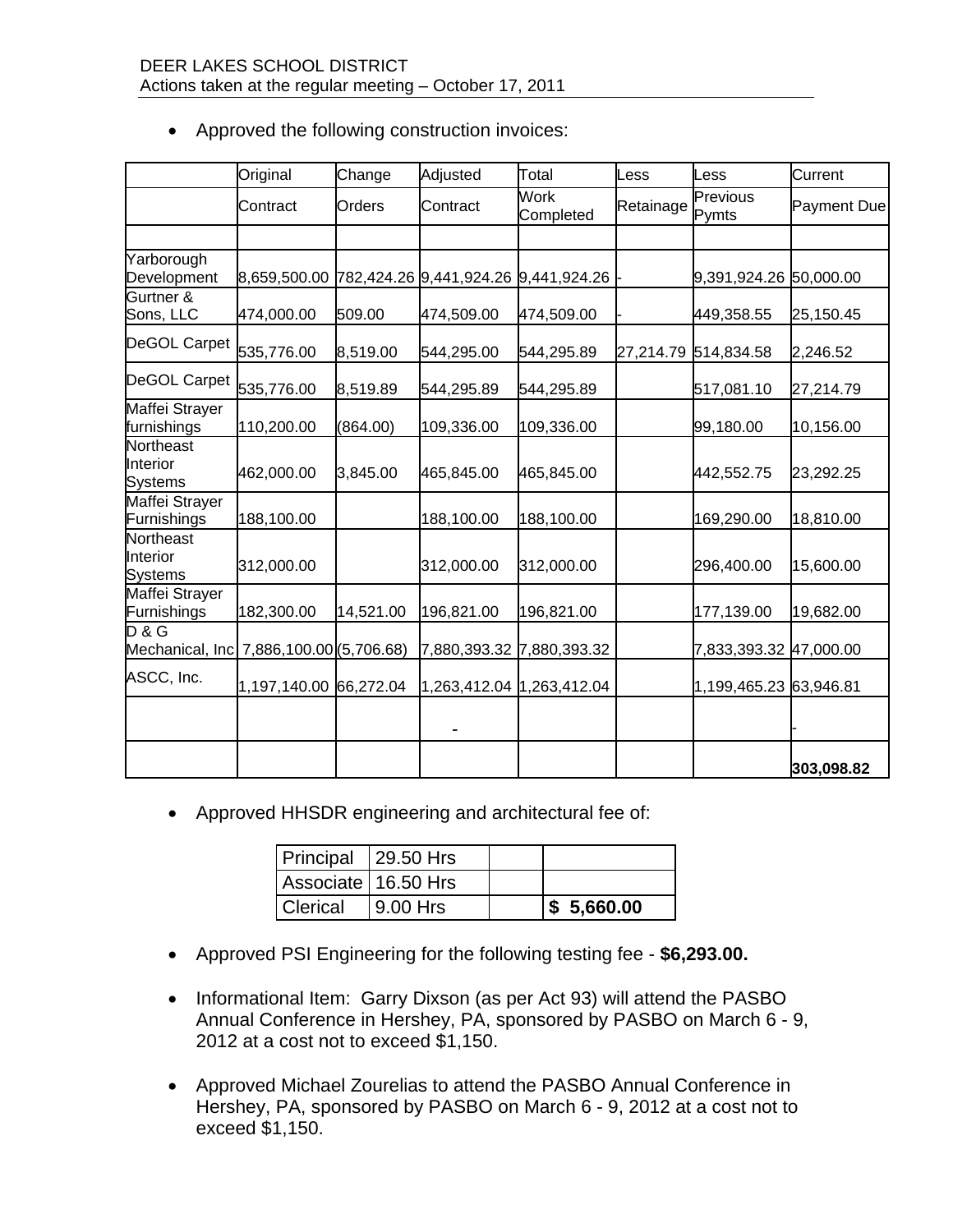- 2. Voted on the following **Education** items as listed:
- Approved the following Staff Development Workshops:
- $\checkmark$  Debby Helwig to attend "Integration School to Work" at Penn State University, University Park, PA, sponsored by PDE, on November 14 - 16, 2011 at no cost to the District. (IUP is paying all expenses.)
- $\checkmark$  Dr. Steven Pasquinelli to attend ASPP Fall Conference at State College, PA, sponsored by Association of School Psychologists of PA on October 19 - 20, 2011 at a cost not to exceed \$621;
- Approved the grade 6 class field trip (173 students) to the Pittsburgh Symphony School Time Concert on 1/18/12 at Heinz Hall. Admission is free for the students. Costs include \$85 for one substitute teacher & bus transportation costs of approximately \$829;
- Approved 3 middle school student delegates to attend the PA Association of Student Councils 75th State Conference at Altoona High School on Nov. 10, 11,& 12, 2011. The only cost to the district is for one substitute teacher for two days at a cost of \$170;
- Approved Homebound Instruction for an eighth grade student at the Middle School for a period of 4 weeks;
- Approved the Band's participation in BOA (Bands of America) in Towson, Maryland. Busing provided by Coach, USA and is funded by the Deer Lakes Band Boosters. Staying at the Comfort Inn Hunt Valley. Room and board also funded by the Deer Lakes Band Boosters. There will be no cost to the district other than the Music For All registration fee of \$800. Itineraries are as follows: BOA Regional Championship, Towson University (Towson, MD) Friday, October 21st: 4:00pm- Depart HS 6:00pm- Arrive Breezewood 7:00pm- Depart Breezewood 10:00pm- Arrive @ Comfort Inn Hunt Valley Saturday, October 22nd: 7:00am- Breakfast 8:00am- Depart Hotel 8:30am- Arrive @ Towson University 9:30am-Warm-up 11:00am- Performance 12:30pm- Depart for Lunch (Golden Corral) 3:00pm- Depart Golden Corral 3:30pm- Arrive @ Towson University 4:00pm- Awards 5:00pm – 6:30pm (not sure) 10:00pm- Depart for Deer Lakes;
- Approved the members of the D.L. Ambassadors to attend the Youth Education Series (Y.E.S.) program at Disney World in Orlando, Florida, March 29 through April 1, 2012, at no cost to the District except \$85 for 1 substitute teacher for Mandy Beck on March 29th. Trip is chaperoned by Debby Helwig, Mandy Beck and Craig Coppaway. All clearances are on file.